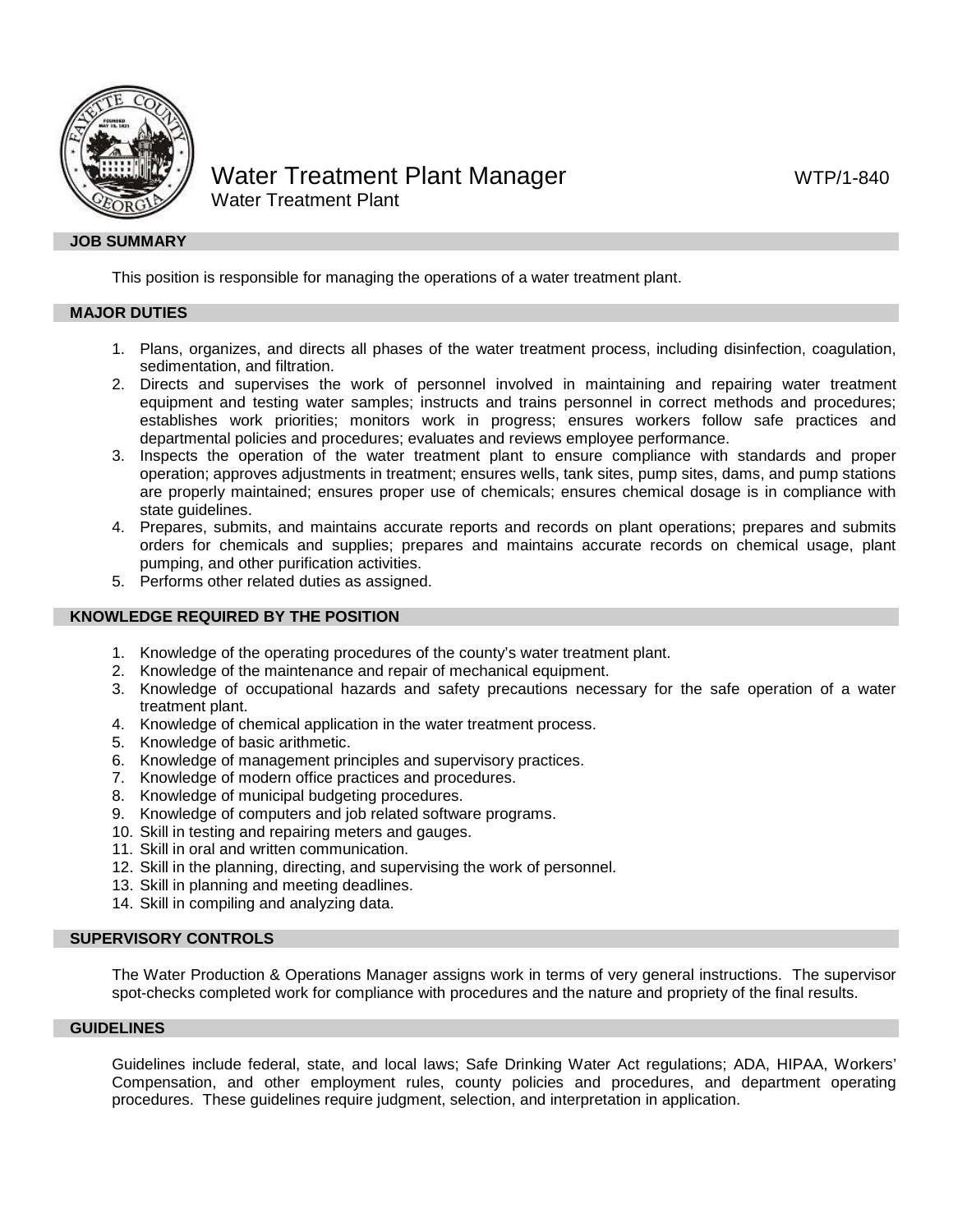#### **COMPLEXITY/SCOPE OF WORK**

- The work consists of varied management and supervisory duties. The variety of tasks to be performed contributes to the complexity of the position.
- The purpose of this position is to manage the operations of a water treatment plant. Success in this position contributes to the efficiency of Water System operations.

## **CONTACTS**

- Contacts are typically with co-workers, representatives of other municipal water systems, state or federal agents, customers, vendors, and members of the general public.
- Contacts are typically to give or exchange information; resolve problems; provide services; motivate and influence persons; or justify, defend, negotiate, or settle matters.

## **PHYSICAL DEMANDS/ WORK ENVIRONMENT**

- The work is performed while sitting at a desk or table. The employee occasionally lifts light objects and uses tools or equipment requiring a high degree of dexterity.
- The work is typically performed in an office, water treatment plant, and outdoors. The employee may be exposed to dust, dirt, grease, machinery with moving parts, irritating chemicals, and cold or inclement weather. The work requires the use of masks, goggles, and gloves.

#### **SUPERVISORY AND MANAGEMENT RESPONSIBILITY**

This position has direct supervision over Water Treatment Plant Operators.

# **SPECIAL CERTIFICATIONS AND LICENSES**

• Possession of a valid State of Georgia driver's license (Class C) and a satisfactory Motor Vehicle Record (MVR) in compliance with County Safety and Loss Control Guidelines. Completion of the State of Georgia Department of Transportation Defensive Driving Course and/or Emergency Vehicle Operation Certification within twelve (12) months of employment.

# **ADA COMPLIANCE**

• Fayette County is an Equal Opportunity Employer. ADA requires the County to provide reasonable accommodations to qualified individuals with disabilities. Prospective and current employees are invited to discuss accommodations.

#### **HIPAA COMPLIANCE**

• The Health Insurance Portability and Accountability Act of 1996, as amended, requires employees to protect the security of Protected Health Information (PHI) however it is obtained, handled, learned, heard or viewed in the course of their work.

## **DRUG AND ALCOHOL COMPLIANCE**

• In accordance of Fayette County's Substance Abuse Policy of 1996, as amended, all job applicants offered employment will undergo testing for the presence of illegal drugs and alcohol as a condition of employment. In the course of employment, employees are subject to random, reasonable suspicion, post-accident, and routine fitness for duty testing for illegal drugs and alcohol abuse. Employees are prohibited to work under the influence, to possess, to distribute, or to sell illegal drugs in the work place or abuse alcohol on the job. Confirmed positive is reason for denial of employment and/or termination.

## **MINIMUM QUALIFICATIONS**

• Knowledge and level of competency commonly associated with completion of baccalaureate degree in a course of study related to the occupational field.